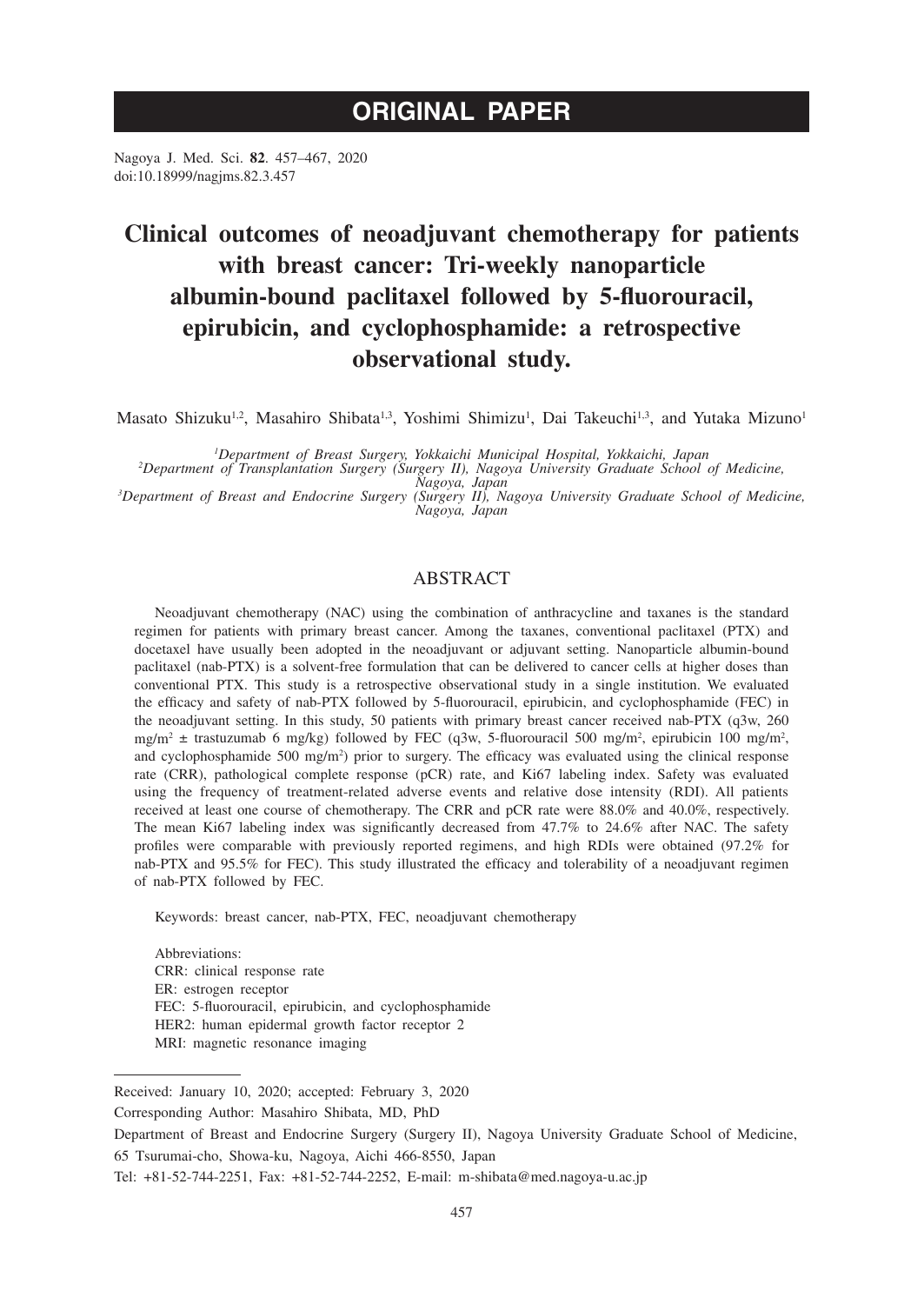nab-PTX: nanoparticle albumin-bound paclitaxel NAC: neoadjuvant chemotherapy pCR: pathological complete response PTX: paclitaxel RDI: relative dose intensity

This is an Open Access article distributed under the Creative Commons Attribution-NonCommercial-NoDerivatives 4.0 International License. To view the details of this license, please visit (http://creativecommons.org/licenses/by-nc-nd/4.0/).

# INTRODUCTION

Neoadjuvant chemotherapy (NAC) including anthracycline and taxanes has been widely used for patients with primary breast cancer, especially those who have locally advanced disease. It has been reported that the response to NAC can predict patient prognosis; namely, patients who achieve pathological complete responses ( $pCRs$ ) have favorable prognoses.<sup>1,2</sup> Although several neoadjuvant and adjuvant chemotherapy regimens, such as anthracyclines, taxanes, capecitabine, and gemcitabine, have been evaluated to date, $3.4$  which regimen is the most effective and safe remains controversial.

Nanoparticle albumin-bound paclitaxel (nab-PTX) is a unique non-solvent-containing protein formulation. It can obviate the need for prophylactic anti-histamine and steroid treatment because of its much lower risk of hypersensitivity compared with conventional paclitaxel (PTX), although it is prone to cause peripheral neuropathy.<sup>5</sup> Nab-PTX allows the accumulation of a higher dose of PTX into cancer cells than conventional PTX, which possibly induces stronger cytotoxic effects.<sup>6,7</sup> In a phase 3 trial of patients with metastatic breast cancer, nab-PTX exhibited superior antitumor activity and improved progression-free survival compared with conventional PTX.<sup>8</sup> These results suggest the superiority of nab-PTX over conventional PTX for neoadjuvant chemotherapy. In the neoadjuvant setting, previous studies reported that pCR was achieved in 5.7%–38% of patients who received nab-PTX–containing regimens.<sup>9-11</sup> In patients with human epidermal growth factor receptor 2 (HER2) positivity, the pCR rate was increased up to 49% following the treatment with 5-fluorouracil, epirubicin, and cyclophosphamide (FEC) or epirubicin and cyclophosphamide (EC) followed by nab-PTX plus trastuzumab.<sup>12</sup> Despite these promising effects of nab-PTX–containing NAC regimens, conventional PTX or docetaxel is more likely to be adopted in clinics. Indeed, the guideline of the National Comprehensive Cancer Network does not strongly recommend nab-PTX in NAC, and it is considered an option.<sup>13</sup>

In this study, we aimed to clarify the efficacy and tolerability of a NAC regimen consisting of nab-PTX and FEC in patients with primary breast cancer.

# PATIENTS AND METHODS

#### *Patient population*

We performed a retrospective observational study in a single institution. Patients who visited Yokkaichi Municipal Hospital from August 2013 to December 2017 with previously untreated breast cancer were enrolled. All patients were pathologically confirmed to have invasive carcinoma via core needle biopsy or vacuum-assisted biopsy, and they had measurable disease. The patients' Eastern Cooperative Oncology Group performance status scores were 0 or 1. Estrogen receptor (ER) positivity, progesterone receptor positivity, the HER2 status, and the Ki67 labeling index were evaluated using biopsied tissues. The breast tumor size of each patient was measured via contrast-enhanced magnetic resonance imaging (MRI) before and after NAC. All patients were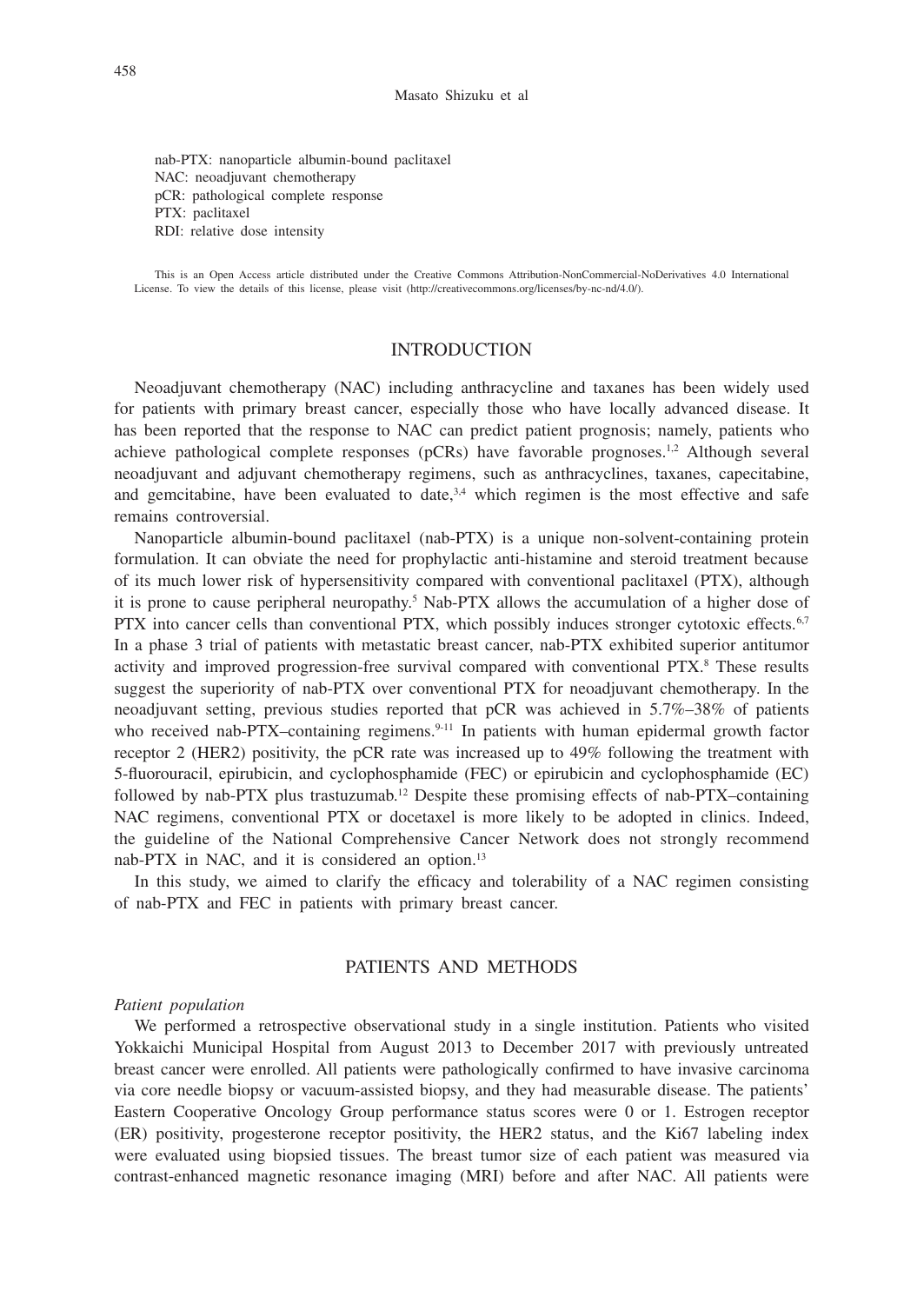proven to not have distant metastatic sites using computed tomography prior to chemotherapy. The postoperative pathological classification was evaluated by one pathologist according to the Union for International Cancer Control staging system for breast cancer (7th edition).

#### *Treatment*

Figure 1 presents the treatment schedule. Four cycles of nab-PTX (q3w, 260 mg/m<sup>2</sup>) followed by four cycles of FEC (q3w, 5-fluorouracil 500 mg/m<sup>2</sup>, epirubicin 100 mg/m<sup>2</sup>, and cyclophosphamide 500 mg/m2 ) were administered prior to surgery. For patients with HER2 positivity, trastuzumab (8 mg/kg in the first cycle and 6 mg/kg in the remaining cycles) was added to nab-PTX. Pre-medication, such as antiemetic drugs and granulocyte colony-stimulation factor, was administered per each physician's discretion. The dose of each chemotherapy agent was reduced in the event of febrile neutropenia, grade 3–4 thrombocytopenia, or grade 3–4 non-hematological toxicities (excluding nausea, vomiting, and fatigue). After the completion of NAC, all patients underwent MRI to evaluate the change of tumor size. The operative procedure (i.e., total or partial mastectomy) was decided in consideration of the result of MRI and the patient's preference. Axillary lymph node dissection was performed when the nodes were pathologically found to be metastatic before NAC; otherwise, sentinel node biopsy was conducted. Postoperative radiation therapy was performed for patients who opted for breast-conserving surgery. Post-surgical endocrine therapy was administered to patients with ER-positive lesions for a minimum of 5 years. For patients with HER2-positive cancer, trastuzumab was administered for 1 year after surgery.

#### *Clinicopathological response and toxicity assessment*

The clinical response rate (CRR) was assessed via MRI to evaluate the change of the primary tumor size before breast surgery based on Response Evaluation Criteria In Solid Tumors version 1.1.14 The pathological response to chemotherapy was assessed by one pathologist as follows: pCR was defined as necrosis and/or the replacement of cancer cells by granulation and/or fibrosis at both primary and lymph node sites. The presence of residual duct components was defined as quasi-pCR. The Ki67 labeling index was evaluated using biopsied tissues resected before and after NAC. In patients with pCR, the Ki67 labeling index was calculated as 0%. Adverse events for laboratory and non-laboratory toxicities were summarized for each chemotherapeutic regimen using the National Cancer Institute Common Toxicity Criteria for Adverse Events, version 4.0.15 If adverse events did not improve during the drug holiday, chemotherapy was discontinued.



Fig. 1 A flowchart shows the treatment strategy.

Four cycles of nanoparticle albumin-bound paclitaxel (nab-PTX) followed by four cycles of 5-fluorouracil, epirubicin, and cyclophosphamide (FEC) were administrated prior to surgery. Contra-enhanced magnetic resonance imaging (MRI) was performed before and after chemotherapy.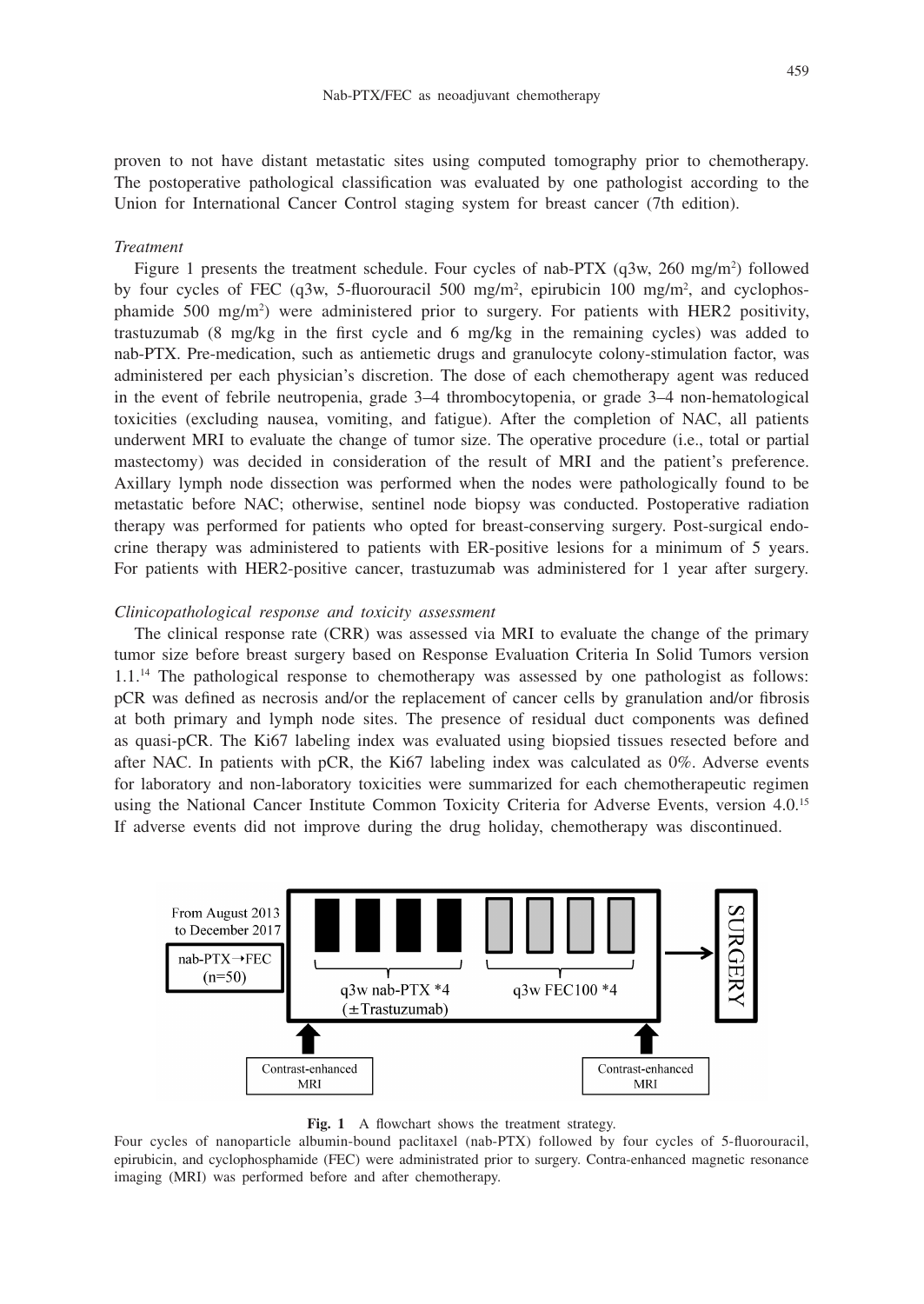The relative dose intensity (RDI) represents the ratio of the amount of actually administered dose (actual dose intensity) to the planned dose (planned dose intensity) for a scheduled period. Indeed, the RDI (%) was defined as follows: (actual dose intensity/planned dose intensity)  $\times$  100.<sup>16</sup>

#### *Statistical methods*

All statistical analyses were performed using EZR (Saitama Medical Center, Jichi Medical University, Saitama, Japan), which is a graphical user interface for R (The R Foundation for Statistical Computing, Vienna, Austria). This modified version of the R commander comprises additional statistical functions frequently used in biostatistics.17 To compare means between two groups, the Mann-Whitney U-test was employed according to the data distribution.  $P < 0.05$  was considered statistically significant.

#### *Ethical Consideration*

This study was conducted in accordance with the Declaration of Helsinki and approved by Yokkaichi Municipal Hospital's institutional review board (No.2013-34). Prior to NAC, all patients provided written informed consent for the administration of nab-PTX and FEC for individual treatment and the use of their clinical data for retrospective analysis in the future.

## RESULTS

## *Patient characteristics*

Fifty patients were evaluated in this study. Their baseline characteristics are summarized in Table 1. The median age was 53.3 years (range, 31–72 years). The mean tumor size was  $2.9 \pm$ 1.2 cm (T1, 13 patients; T2, 32 patients; and T3, five patients), and 22 patients (44.0%) were clinical nodal stage N1 or N2. The Union for International Cancer Control stage distribution was as follows: stage I, 11 patients; stage IIA, 17 patients; stage IIB, 19 patients; and stage IIIA, three patients. The ER, progesterone receptor, and HER2 statuses at the primary tumor sites were as follows: ER-positive,  $n = 13$ ; ER-negative,  $n = 37$ ; progesterone receptor-positive,  $n =$ 10; progesterone receptor-negative,  $n = 40$ ; HER2-positive,  $n = 19$ ; and HER2-negative,  $n = 31$ . When the ER and HER2 statuses were combined, two patients were ER+/HER2−, 11 patients were ER+/HER2+, nine patients were ER−/HER2+, and 28 patients were ER−/HER2−. Regarding surgery, 30 and 20 patients underwent total and partial mastectomy, respectively. Twenty patients underwent axially lymph node dissection.

#### *Clinical and pathological assessments*

The clinical and pathological responses after NAC are summarized in Table 2. The CRR, which includes complete and partial responses, was 88.0%. Specifically, 26 patients (52.0%) achieved complete responses, and 18 patients (36.0%) achieved partial responses. Conversely, three patients (6.0%) had stable disease, and one patient (2.0%) had progressive disease. The therapeutic response could not be evaluated in two patients (4.0%) because they underwent surgery at another hospital.

Regarding the pathological response after NAC, 20 patients (40.0%) achieved pCR as follows: ER+/HER2−, n = 0; ER+/HER2+, n = 4 (36.4%); ER−/HER2+, n = 3 (33.3%); and ER−/HER2−, n = 13 (48.0%). In total, 24 patients (48.0%) achieved quasi-pCR as follows: ER+/HER2−, n = 1 (50.0%); ER+/HER2+, n = 5 (45.5%); ER−/HER2+, n = 4 (44.4%); and ER−/HER2−, n  $= 14$  (50.0%) (Table 2).

When the mean changes of the Ki67 labeling index in evaluable patients were compared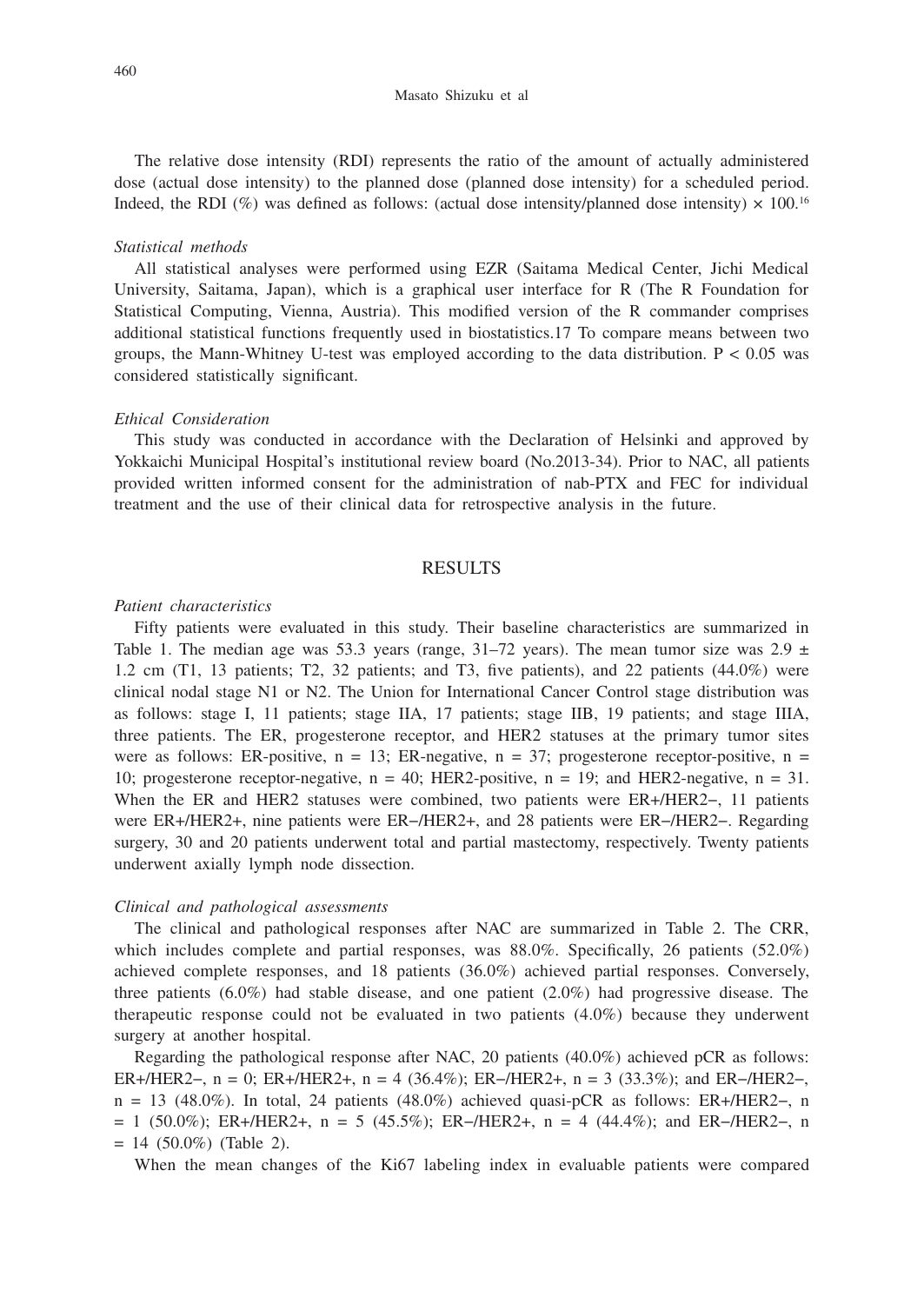between pre-NAC and post-surgery, the value was significantly decreased from 47.7 to 24.6% after NAC (P < 0.001) (Fig. 2).

|                                                     | Value                       |  |
|-----------------------------------------------------|-----------------------------|--|
| Age (median, range), years                          | 53.3 (31-72)                |  |
| Performance status                                  |                             |  |
| $\theta$                                            | 50 (100 %)                  |  |
| 1                                                   | $0(0\%)$                    |  |
| Clinical tumor stage                                |                             |  |
| T1                                                  | 13 $(26.0 %)$               |  |
| T <sub>2</sub>                                      | 32 (64.0 %)                 |  |
| T <sub>3</sub>                                      | 5 (10.0 $%$ )               |  |
| Clinical nodal stage                                |                             |  |
| N <sub>0</sub>                                      | 28 (56.0 %)                 |  |
| N1                                                  | 21 (42.0 %)                 |  |
| N <sub>2</sub>                                      | 1 $(2.0 %)$                 |  |
| Clinical stage                                      |                             |  |
| I                                                   | 11 $(22.0 \%)$              |  |
| <b>IIA</b>                                          | 17 (34.0 %)                 |  |
| <b>IIB</b>                                          | 19 $(38.0 %)$               |  |
| <b>IIIA</b>                                         | 3 (6.0 %)                   |  |
| ER status                                           |                             |  |
| Positive                                            | 13 $(26.0 %)$               |  |
| Negative                                            | 37 (74.0 %)                 |  |
| PgR status                                          |                             |  |
| Positive                                            | 10 $(20.0 %)$               |  |
| Negative                                            | 40 (80.0 $%$ )              |  |
| HER <sub>2</sub> status                             |                             |  |
| Positive                                            | 19 (38.0 $%$ )              |  |
| Negative                                            | 31 (62.0 %)                 |  |
|                                                     |                             |  |
| Subtype                                             |                             |  |
| ER+/HER2-<br>ER+/HER2+                              | 2 (4.0 %)                   |  |
| ER-/HER2+                                           | 11 $(22.0 %)$<br>9 (18.0 %) |  |
| ER-/HER2-                                           | 28 (56.0 %)                 |  |
|                                                     |                             |  |
| Surgery                                             |                             |  |
| Total mastectomy                                    | 30 (60.0 $%$ )              |  |
| Partial mastectomy<br>Axially lymph node dissection | 20 (40.0 %)<br>20 (40.0 %)  |  |

**Table 1** Patient characteristics

ER: estrogen receptor, HER2: human epidermal growth factor receptor 2, PgR: progesterone receptor.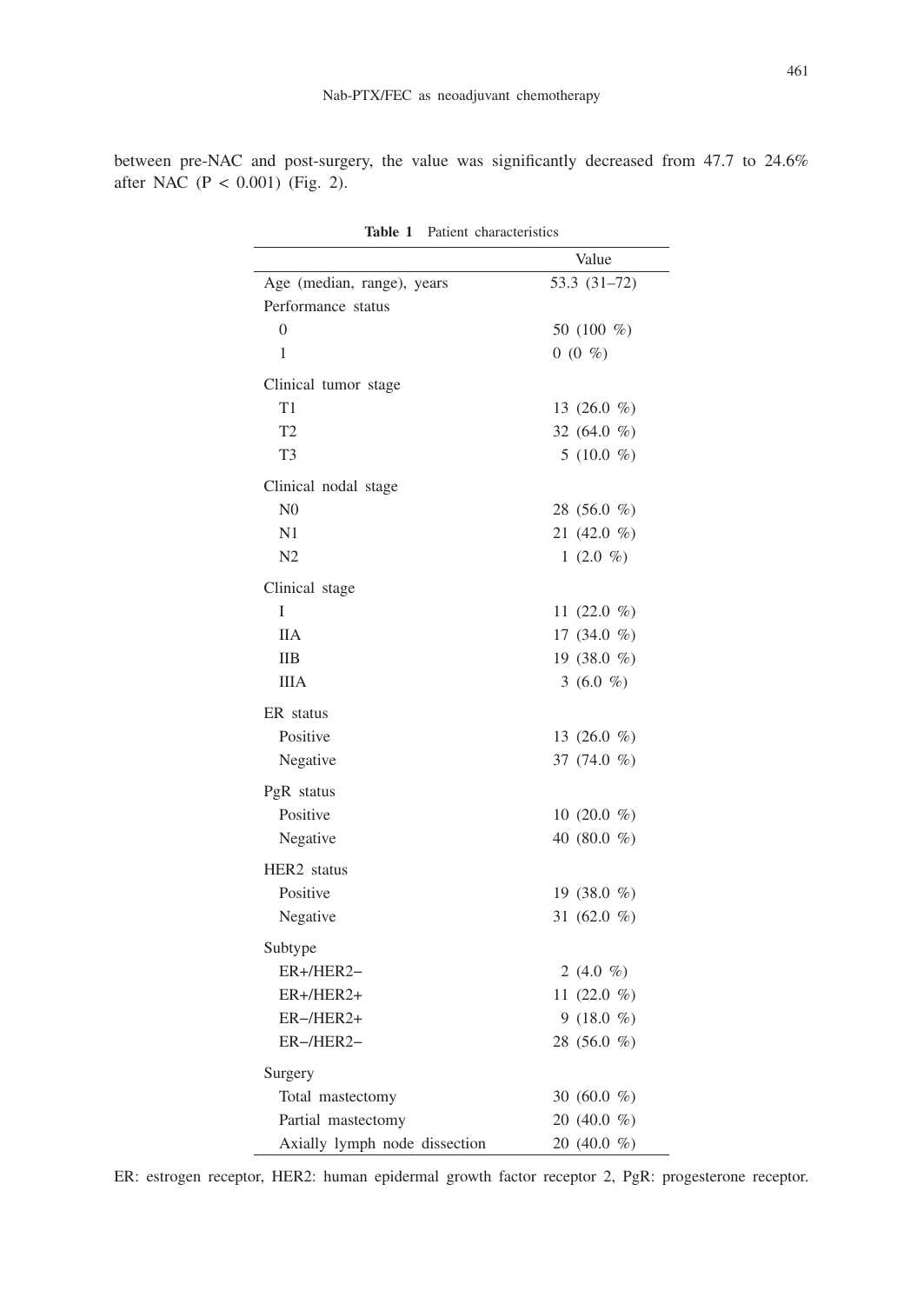| Variable              | $n(\%)$            |  |  |
|-----------------------|--------------------|--|--|
| Clinical response     |                    |  |  |
| <b>CR</b>             | $26/50(52.0\%)$    |  |  |
| <b>PR</b>             | 18 / 50 (36.0 %)   |  |  |
| <b>SD</b>             | 3 /50 (6.0 %)      |  |  |
| <b>PD</b>             | $1/50(2.0\%)$      |  |  |
| Unknown               | 2 /50 (4.0 $%$ )   |  |  |
| Pathological response |                    |  |  |
| Overall pCR           | $20/50(40.0\%)$    |  |  |
| Subtype, pCR          |                    |  |  |
| $ER+/HER2-$           | $0/2$ (0.0 %)      |  |  |
| $ER+/HER2+$           | $4/11(36.4\%)$     |  |  |
| $ER$ -/HER $2+$       | $3/9$ (33.3 %)     |  |  |
| $ER$ -/HER2-          | 13 /28 (46.4 $%$ ) |  |  |
| Overall quasi-pCR     | 24 / 50 (48.0 %)   |  |  |
| Subtype, quasi-pCR    |                    |  |  |
| $ER+/HER2-$           | $1/2$ (50.0 %)     |  |  |
| $ER+/HER2+$           | $5/11$ (45.5 %)    |  |  |
| $ER$ -/HER2+          | 4 /9 $(44.4 \%)$   |  |  |
| $ER$ -/HER2-          | 14 /28 $(50.0 %)$  |  |  |

**Table 2** Clinical and pathological responses

CR: complete response, ER: estrogen receptor, HER2: human epidermal growth factor receptor 2, pCR: pathological complete response, PD: progressive disease, PgR: progesterone receptor, PR: partial response, SD: stable disease.



**Fig. 2** Box plots showing change of the Ki67 labeling index between before and after neoadjuvant chemotherapy (NAC).

The mean Ki67 labeling index was significantly decreased from 47.7% to 24.6%.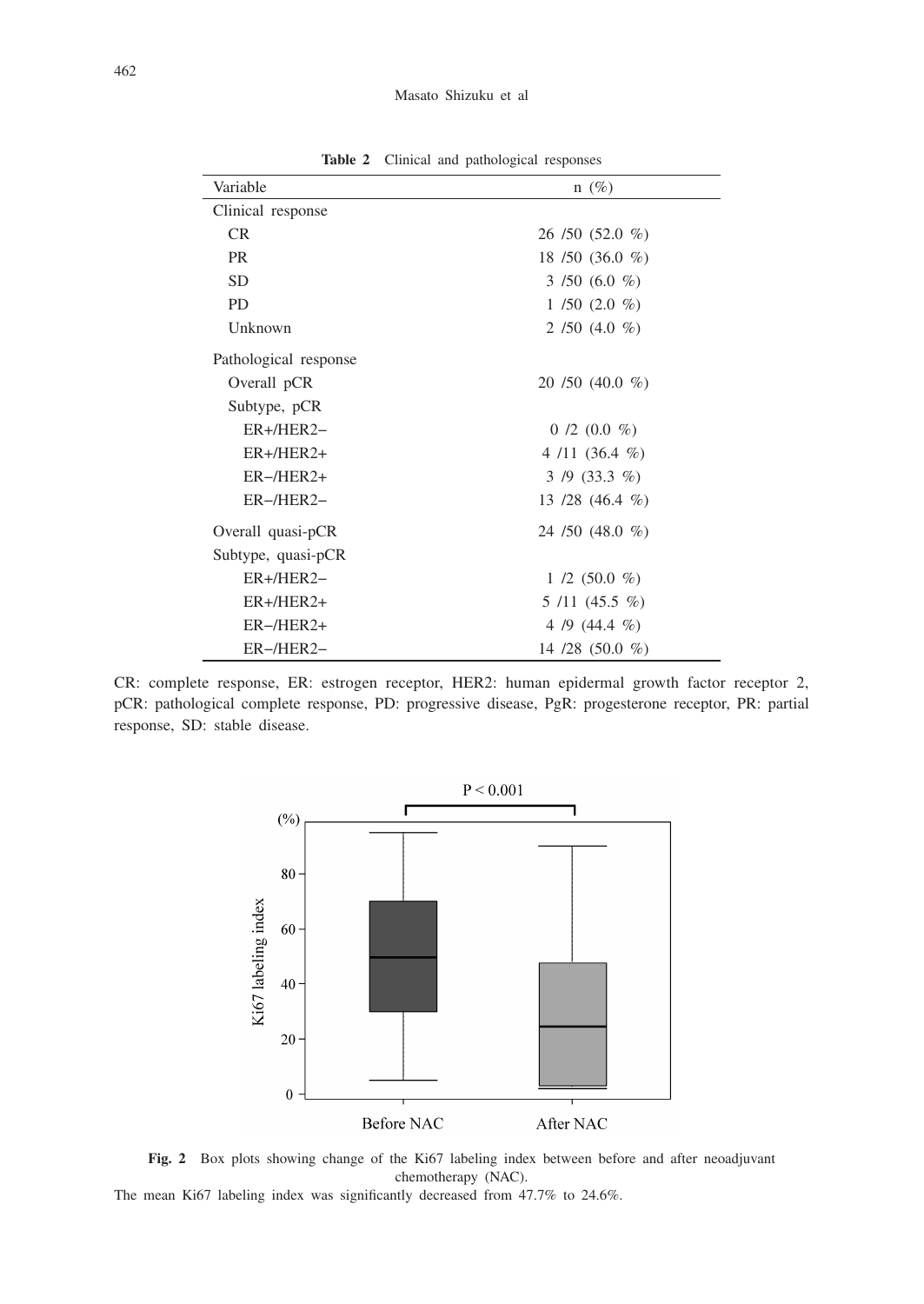## *Toxicities and RDI*

The incidence of treatment-related adverse events for each chemotherapeutic regimen is listed in Table 3. Comparing the adverse events between these two chemotherapies, arthralgia, peripheral neuropathy, and rash were likely to occur during nab-PTX, whereas stomatitis, fatigue, and nausea were likely to occur during FEC. Grade 3 adverse events during nab-PTX included neutropenia in two patients (4.0%), liver dysfunction in one patient (2.0%), and rash in three patients (6.0%). Grade 3 adverse events during FEC included neutropenia in three patients (6.0%), anemia in two patients (4.0%), and stomatitis, fatigue, and nausea in one patient each (2.0%). No patients experienced grade 4 adverse events during either regimen. The mean RDI of nab-PTX was 97.2% (range, 80.0−100%), and that of FEC was 95.5% (range, 80.0−100%) (Fig. 3).

| nab-PTX followed by FEC $(n = 50)$ |           |                |                |                |  |  |
|------------------------------------|-----------|----------------|----------------|----------------|--|--|
| Adverse events                     | nab-PTX   |                | <b>FEC</b>     |                |  |  |
|                                    | All Grade | Grade 3        | All Grade      | Grade 3        |  |  |
|                                    | $n(\%)$   | $n(\%)$        | $n(\%)$        | $n(\%)$        |  |  |
| Neutropenia                        | 3(6.0)    | 2(4.0)         | 6(12.0)        | 3(6.0)         |  |  |
| Anemia                             | $\Omega$  | $\Omega$       | 2(4.0)         | 2(4.0)         |  |  |
| Hepatopathy                        | 5(10.0)   | 1(2.0)         | $\theta$       | $\overline{0}$ |  |  |
| Stomatitis                         | 2(4.0)    | $\overline{0}$ | 12(24.0)       | 1(2.0)         |  |  |
| Fatigue                            | 4(8.0)    | $\Omega$       | 21(42.0)       | 1(2.0)         |  |  |
| Constipation                       | 3(6.0)    | $\Omega$       | 8(16.0)        | $\overline{0}$ |  |  |
| Nausea                             | 1(2.0)    | $\Omega$       | 13(26.0)       | 1(2.0)         |  |  |
| Arthralgia                         | 26(52.0)  | $\Omega$       | 1(2.0)         | $\Omega$       |  |  |
| Peripheral neuropathy              | 48 (96.0) | $\Omega$       | 24(48.0)       | $\overline{0}$ |  |  |
| Rash                               | 11(22.0)  | 3(6.0)         | 2(4.0)         | $\Omega$       |  |  |
| Anaphylactic shock                 | $\Omega$  | $\Omega$       | $\Omega$       | $\theta$       |  |  |
| Keratitis                          | $\Omega$  | $\Omega$       | 1(2.0)         | $\overline{0}$ |  |  |
| Fever                              | 4(8.0)    | $\Omega$       | 1(2.0)         | $\Omega$       |  |  |
| Hand foot syndrome                 | 1(2.0)    | $\Omega$       | 2(4.0)         | $\overline{0}$ |  |  |
| Diarrhea                           | $\theta$  | $\Omega$       | 3(6.0)         | $\overline{0}$ |  |  |
| Edema                              | 1(2.0)    | $\Omega$       | 2(4.0)         | $\Omega$       |  |  |
| Blurred vision                     | 1(2.0)    | $\Omega$       | 1(2.0)         | $\overline{0}$ |  |  |
| Myalgia                            | 1(2.0)    | $\Omega$       | $\overline{0}$ | 0              |  |  |

**Table 3** Adverse events of each chemotherapeutic regimen

FEC: 5-fluorouracil, epirubicin, and cyclophosphamide, nab-PTX: nanoparticle albumin-bound paclitaxel.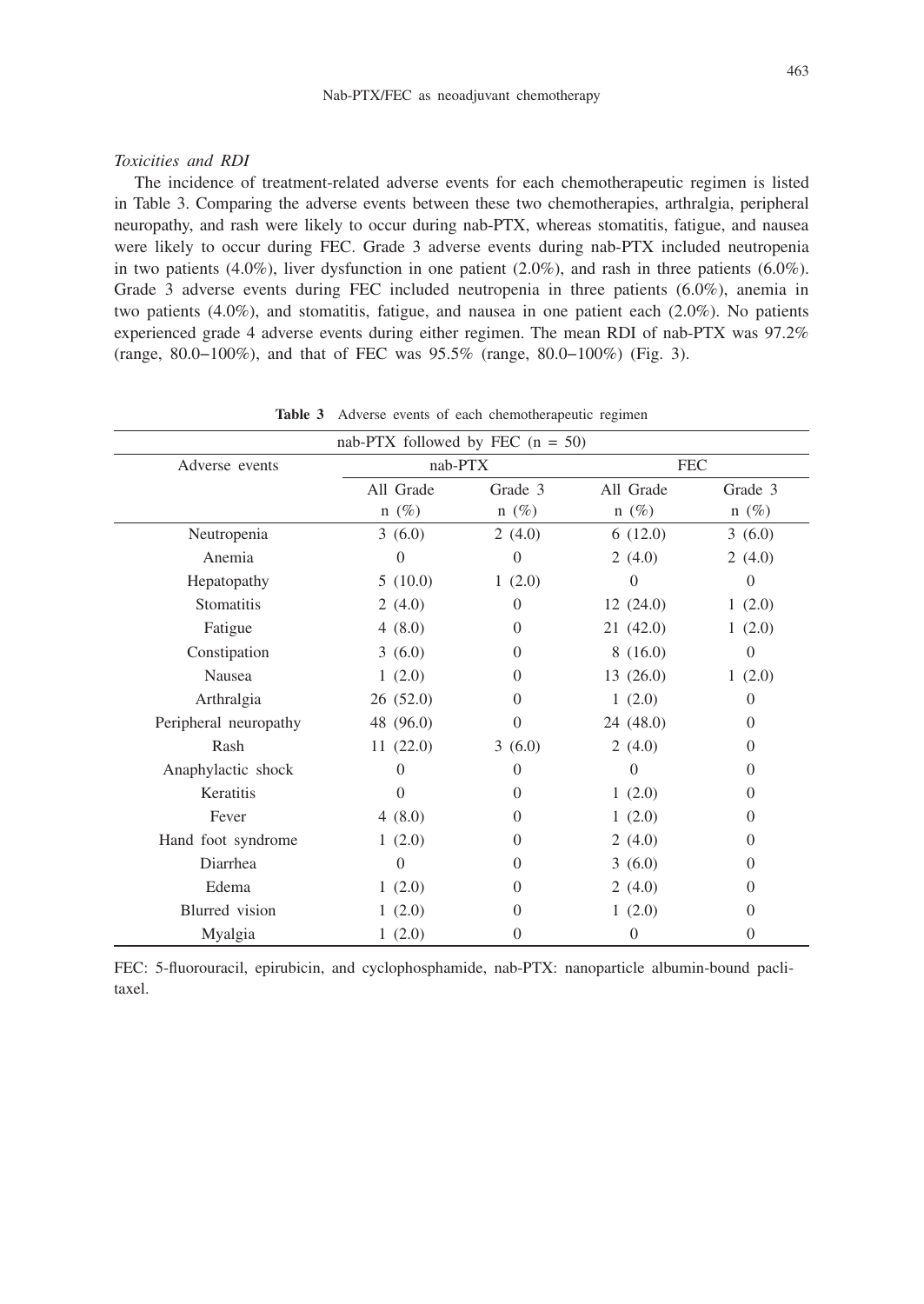#### Masato Shizuku et al



**Fig. 3** Histogram of the relative dose intensity (RDI) for each chemotherapeutic regimen. The mean RDI for nanoparticle albumin-bound paclitaxel (nab-PTX) was 97.2%, whereas that for 5-fluorouracil, epirubicin, and cyclophosphamide (FEC) was 95.5%.

## DISCUSSION

This study demonstrated the clinical outcomes of nab-PTX followed by FEC in the neoadjuvant setting for patients with breast cancer. This regimen provided comparable clinical and pathological effects as the conventional PTX-containing regimens. In addition, this regimen was associated with a significant decrease in the Ki67 labeling index, acceptable safety, and high RDIs.

Taxanes have been widely used for decades in the treatment of breast, lung, and advanced ovarian cancers.18,19 In breast cancer, taxanes have been recognized as key drugs for neoadjuvant and adjuvant chemotherapy, and the pCR rates of PTX- and docetaxel-containing regimens are  $30\% - 40\%$  and  $20\% - 30\%$ , respectively.<sup>11,20-22</sup> Recently, nab-PTX has been developed and administered to patients with breast cancer. Because nab-PTX facilitates the accumulation of a higher PTX dose into cancer cells, it has been expected to exert more feasible effects, and several studies have demonstrated its superiority over conventional PTX for patients with breast cancer.8,11 Moreover, some studies reported nab-PTX–including regimens in NAC, and the pCR rates were 22.2 and 30.3% when FEC and EC were combined with nab-PTX, respectively.<sup>23,24</sup> In another study, the pCR rate of nab-PTX and cyclophosphamide followed by FEC was  $37.3\%$ <sup>25</sup> In this study, the combination of nab-PTX followed by FEC offered CRR and pCR rate of 88.0% and 40.0%, respectively, which are considered equal or superior to the outcomes of conventional taxanes or nab-PTX combined with anthracycline.

Interestingly, this study also found that this regimen significantly decreased the Ki67 labeling index. Ki67, a nuclear protein associated with cellular proliferation, is a well-established marker for predicting the outcomes of patients with breast cancer receiving NAC.26 A recent retrospective study reported that patients who developed metastases exhibited higher Ki67 labeling indices after NAC than those who did not develop metastases.<sup>27</sup> Our results suggest that nab-PTX followed by FEC can attenuate cellular proliferation, which possibly leads to better prognoses.

Previous studies reported that nab-PTX is more likely to cause peripheral neuropathy instead of less allergy-related events compared with conventional  $PTX<sub>1</sub><sup>24,28</sup>$  Indeed, peripheral neuropathy during nab-PTX was observed in almost all patients in this study. However, no patients experienced grade 3/4 peripheral neuropathy. As previously reported, despite the high frequency of peripheral neuropathy, nab-PTX hardly causes severe neuropathy.<sup>8</sup> Conversely, FEC frequently cause adverse events, such as fatigue, nausea, stomatitis, and neutropenia.<sup>29,30</sup> Notably, extremely high RDIs were recorded for both regimens (97.2% for nab-PTX and 95.5% for FEC). Although RDIs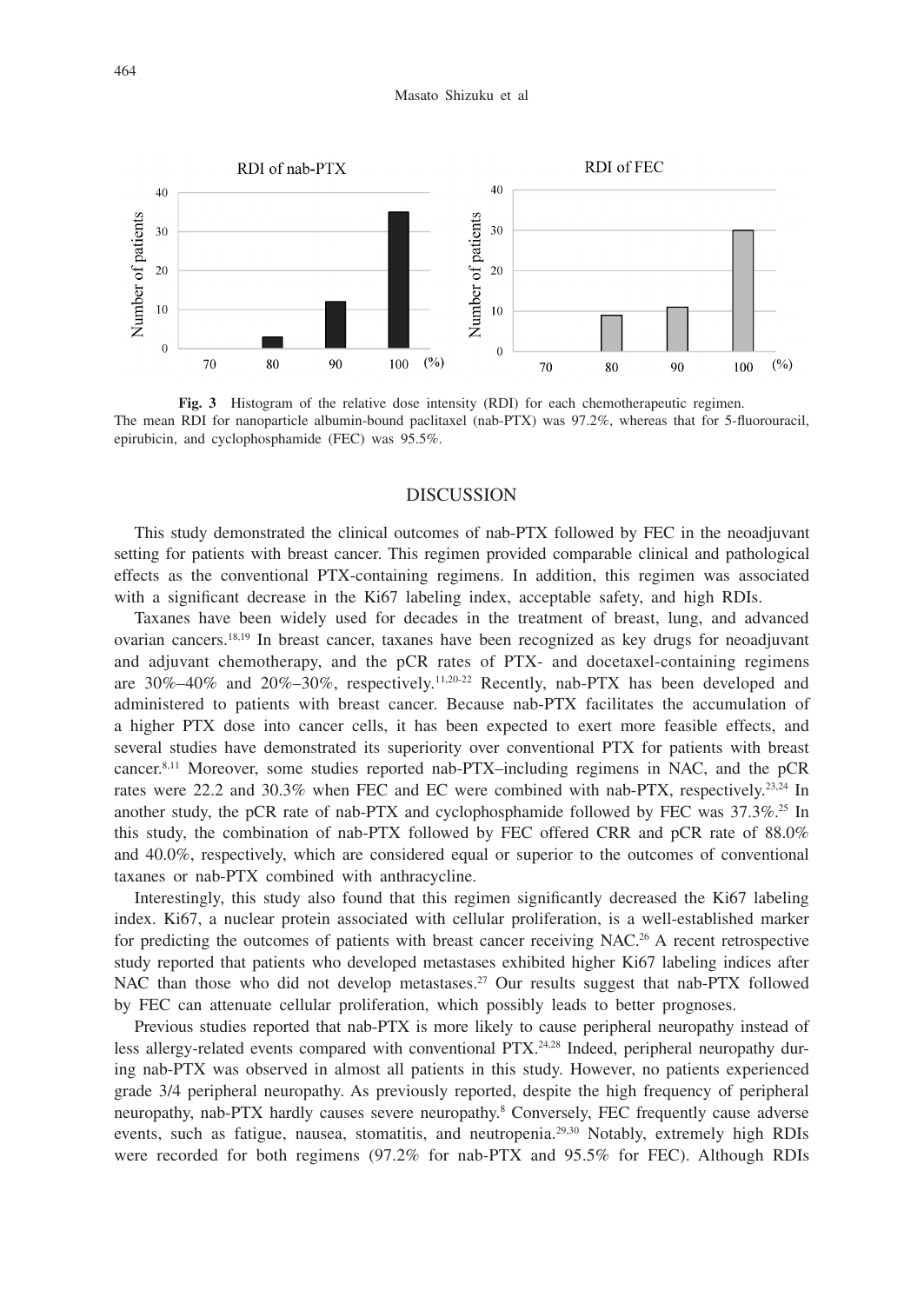exceeding 85% are considered important for maintaining therapeutic effects during breast cancer chemotherapy, $31$  the FEC regimen tends to lead to low RDIs because of the high frequency of the subjective adverse events (e.g., fatigue and nausea).<sup>32</sup> When patients experience these subjective symptoms, they are likely to feel anxiety and refuse further chemotherapy. Administration of taxanes prior to FEC is believed to contribute to maintaining higher RDIs.

This study is a retrospective observational study conducted in a single center without a pre-planned design of patient management and data analysis. The limitations include the small sample size and lack of a randomized controlled design. In addition, long-term outcomes were not evaluated. Because of an observational study, patient selection bias possibly led to increased RDIs without any dropout cases. These points should be reminded to interpret the results.

In conclusion, the neoadjuvant regimen of nab-PTX followed by FEC provides feasible clinical benefits, acceptable safety, and good tolerability. On the basis of this study, further clinical trials comparing the efficacy and safety of nab-PTX and conventional PTX followed by FEC regimen are warranted.

#### ACKNOWLEDGEMENT

We thank all the patients who participated in our study, as well as their families. We thank Joe Barber Jr., PhD, from Liwen Bianji, Edanz Editing China, for editing the English text of a draft of this manuscript.

## **DISCLOSURE**

All authors declare that we have no conflicts of interest.

## **REFERENCES**

- 1. Gralow JR, Burstein HJ, Wood W, et al. Preoperative therapy in invasive breast cancer: pathologic assessment and systemic therapy issues in operable disease. *J Clin Oncol*. 2008;26(5):814–819. doi: 10.1200/ jco.2007.15.3510.
- 2. Kitajima K, Miyoshi Y, Yamano T, Odawara S, Higuchi T, Yamakado K. Assessment of tumor response to neoadjuvant chemotherapy in patients with breast cancer using MRI and FDG-PET/CT-RECIST 1.1 vs. PERCIST 1.0. *Nagoya J Med Sci*. 2018;80(2):183–197. doi: 10.18999/nagjms.80.2.183.
- 3. Earl HM, Vallier AL, Hiller L, et al. Effects of the addition of gemcitabine, and paclitaxel-first sequencing, in neoadjuvant sequential epirubicin, cyclophosphamide, and paclitaxel for women with high-risk early breast cancer (Neo-tAnGo): an open-label, 2x2 factorial randomised phase 3 trial. *Lancet Oncol*. 2014;15(2):201–212. doi: 10.1016/s1470-2045(13)70554-0.
- 4. von Minckwitz G, Rezai M, Loibl S, et al. Capecitabine in addition to anthracycline- and taxane-based neoadjuvant treatment in patients with primary breast cancer: phase III GeparQuattro Study. *J Clin Oncol*. 2010;28(12):2015–2023. doi: 10.1200/jco.2009.23.8303.
- 5. Ibrahim NK, Desai N, Legha S, et al. Phase I and pharmacokinetic study of ABI-007, a cremophor-free, protein-stabilized, nanoparticle formulation of paclitaxel. *Clin Cancer Res*. 2002;8(5):1038–1044.
- 6. Gardner ER, Dahut WL, Scripture CD, et al. Randomized crossover pharmacokinetic study of solvent-based paclitaxel and nab-paclitaxel. *Clin Cancer Res*. 2008;14(13):4200–4205. doi: 10.1158/1078-0432.ccr-07-4592.
- 7. Madappa N Kundranda JN. Albumin-bound paclitaxel in solid tumors: clinical development and future directions. *Drug Des Devel Ther*. 2015;9:3767–3777.
- 8. Gradishar WJ, Tjulandin S, Davidson N, et al. Phase III trial of nanoparticle albumin-bound paclitaxel compared with polyethylated castor oil-based paclitaxel in women with breast cancer. *J Clin Oncol*. 2005;23(31):7794–7803. doi: 10.1200/jco.2005.04.937.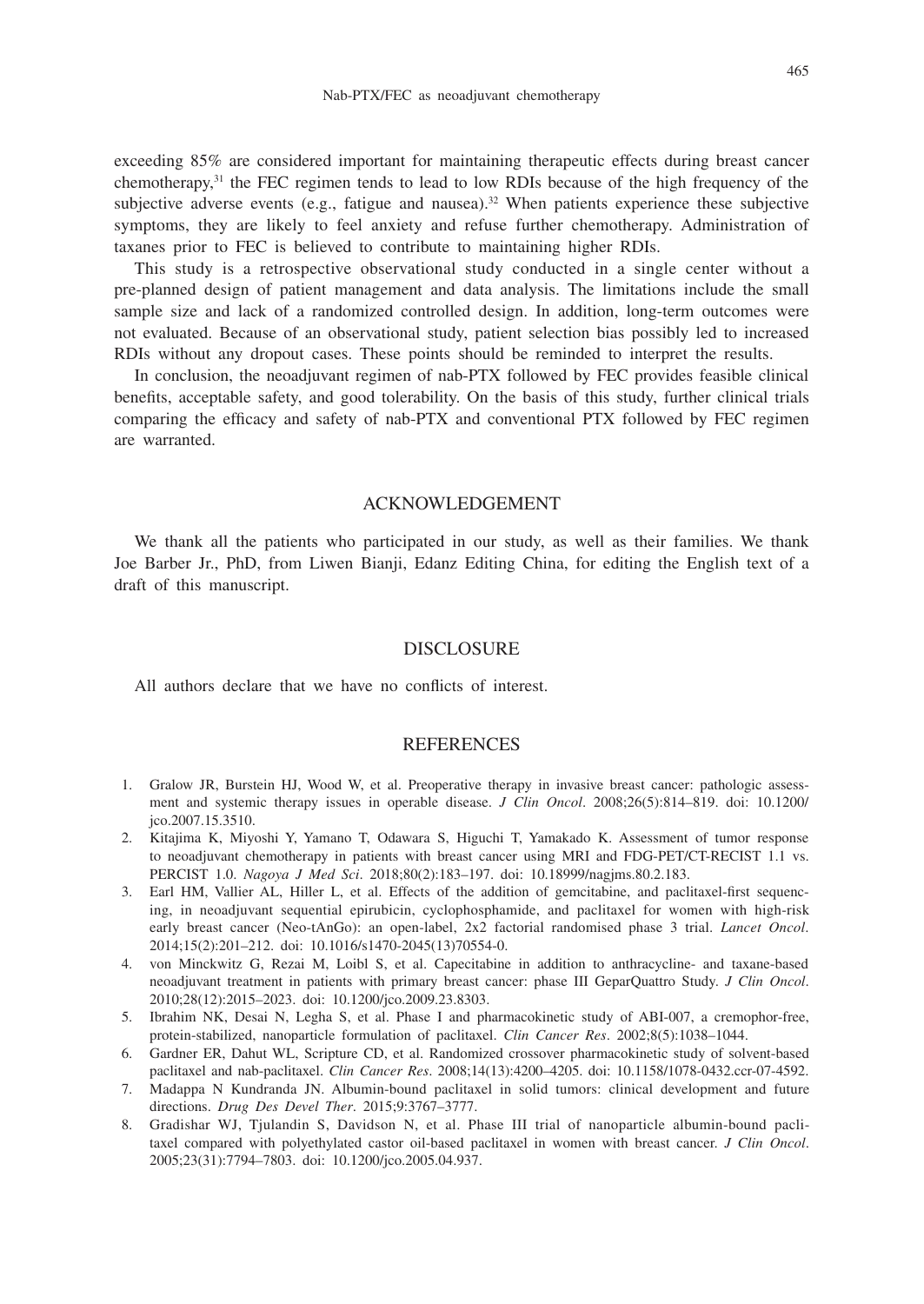#### Masato Shizuku et al

- 9. Robidoux A, Buzdar AU, Quinaux E, et al. A phase II neoadjuvant trial of sequential nanoparticle albuminbound paclitaxel followed by 5-fluorouracil/epirubicin/cyclophosphamide in locally advanced breast cancer. *Clin Breast Cancer*. 2010;10(1):81–86. doi: 10.3816/CBC.2010.n.011.
- 10. Shimada H, Ueda S, Saeki T, et al. Neoadjuvant triweekly nanoparticle albumin-bound paclitaxel followed by epirubicin and cyclophosphamide for Stage II/III HER2-negative breast cancer: evaluation of efficacy and safety. *Jpn J Clin Oncol*. 2015;45(7):642–649. doi: 10.1093/jjco/hyv055.
- 11. Untch M, Jackisch C, Schneeweiss A. Nab-paclitaxel versus solvent-based paclitaxel in neoadjuvant chemotherapy for early breast cancer (GeparSepto-GBG 69): a randomised, phase 3 trial. *Lancet Oncol*. 2016;17(7):E270-E270.
- 12. Tanaka S, Iwamoto M, Kimura K, et al. Phase II study of neoadjuvant anthracycline-based regimens combined with nanoparticle albumin-bound paclitaxel and trastuzumab for human epidermal growth factor receptor 2-positive operable breast cancer. *Clin Breast Cancer*. 2015;15(3):191–196. doi: 10.1016/j. clbc.2014.12.003.
- 13. Network NCC. Clinical Practice Guidelines in Oncology. Breast Cancer Version 3. 2019. https://www.nccn. org/professionals/physician\_gls/default.aspx. Published September 6, 2019. Accessed February 4, 2020.
- 14. Eisenhauer EA, Therasse P, Bogaerts J, et al. New response evaluation criteria in solid tumours: revised RECIST guideline (version 1.1). *Eur J Cancer*. 2009;45(2):228–247. doi: 10.1016/j.ejca.2008.10.026.
- 15. Cancer Therapy Evaluation Program (CTEP). Common terminology criteria for adverse events (CTCAE) v4.0. https://ctep.cancer.gov/protocolDevelopment/electronic\_applications/ctc.htm. Accessed February 4, 2020.
- 16. Morita S, Kikumori T, Tsunoda N, et al. Feasibility of dose-dense epirubicin and cyclophosphamide with subcutaneous pegfilgrastim 3.6 mg support: a single-center prospective study in Japan. *Int J Clin Oncol*. 2018;23(1):195–200. doi: 10.1007/s10147-017-1177-z.
- 17. Kanda Y. Investigation of the freely available easy-to-use software 'EZR' for medical statistics. *Bone Marrow Transplant*. 2013;48(3):452–458. doi: 10.1038/bmt.2012.244.
- 18. Rowinsky EK, Donehower RC. Paclitaxel (taxol). *N Engl J Med*. 1995;332(15):1004–1014. doi: 10.1056/ nejm199504133321507.
- 19. Wani MC, Taylor HL, Wall ME, Coggon P, McPhail AT. Plant antitumor agents .6. Isolation and structure of taxol, a novel antileukemic and antitumor agent from Taxus-Brevifolia. *J Am Chem Soc*. 1971;93(9):2325–2327. doi: 10.1021/ja00738a045.
- 20. Loibl S, de la Pena L, Nekljudova V, et al. Neoadjuvant buparlisib plus trastuzumab and paclitaxel for women with HER2+primary breast cancer: a randomised, double-blind, placebo-controlled phase II trial (NeoPHOEBE). *Eur J Cancer*. 2017;85:133–145. doi: 10.1016/j.ejca.2017.08.020
- 21. Untch M, Fasching PA, Konecny GE, et al. Pathologic complete response after neoadjuvant chemotherapy plus trastuzumab predicts favorable survival in human epidermal growth factor receptor 2-overexpressing breast cancer: results from the TECHNO trial of the AGO and GBG study groups. *J Clin Oncol*. 2011;29(25):3351–3357. doi: 10.1200/jco.2010.31.4930
- 22. Zhang P, Yin Y, Mo HN, et al. Better pathologic complete response and relapse-free survival after carboplatin plus paclitaxel compared with epirubicin plus paclitaxel as neoadjuvant chemotherapy for locally advanced triple-negative breast cancer: a randomized phase 2 trial. *Oncotarget*. 2016;7(37):60647–60656. doi: 10.18632/oncotarget.10607.
- 23. Futamura M, Nagao Y, Ishihara K, et al. Preoperative neoadjuvant chemotherapy using nanoparticle albuminbound paclitaxel followed by epirubicin and cyclophosphamide for operable breast cancer: a multicenter phase II trial. *Breast Cancer*. 2017;24(4):615–623. doi: 10.1007/s12282-016-0748-6.
- 24. Kojima Y, Kawamoto H, Nishikawa T, et al. Feasibility study of weekly nanoparticle albumin-bound paclitaxel (150 mg/m(2)) followed by fluorouracil, epirubicin, and cyclophosphamide therapy as neoadjuvant chemotherapy for HER2-negative breast cancer. *Clin Breast Cancer*. 2018;18(5):374–379. doi: 10.1016/j. clbc.2018.01.002.
- 25. Shigematsu H, Kadoya T, Masumoto N, et al. The efficacy and safety of preoperative chemotherapy with triweekly abraxane and cyclophosphamide followed by 5-fluorouracil, epirubicin, and cyclophosphamide therapy for resectable breast cancer: a multicenter clinical trial. *Clin Breast Cancer*. 2015;15(2):110–116. doi: 10.1016/j.clbc.2014.09.010.
- 26. Cheang MCU, Chia SK, Voduc D, et al. Ki67 index, HER2 status, and prognosis of patients with luminal B breast cancer. *J Natl Cancer Inst*. 2009;101(10):736–750. doi: 10.1093/jnci/djp082.
- 27. Tokuda E, Horimoto Y, Arakawa A, et al. Differences in Ki67 expressions between pre- and post-neoadjuvant chemotherapy specimens might predict early recurrence of breast cancer. *Hum Pathol*. 2017;63:40–45. doi: 10.1016/j.humpath.2017.02.005.
- 28. Untch M, Jackisch C, Schneeweiss A, et al. Nab-paclitaxel versus solvent-based paclitaxel in neoadjuvant